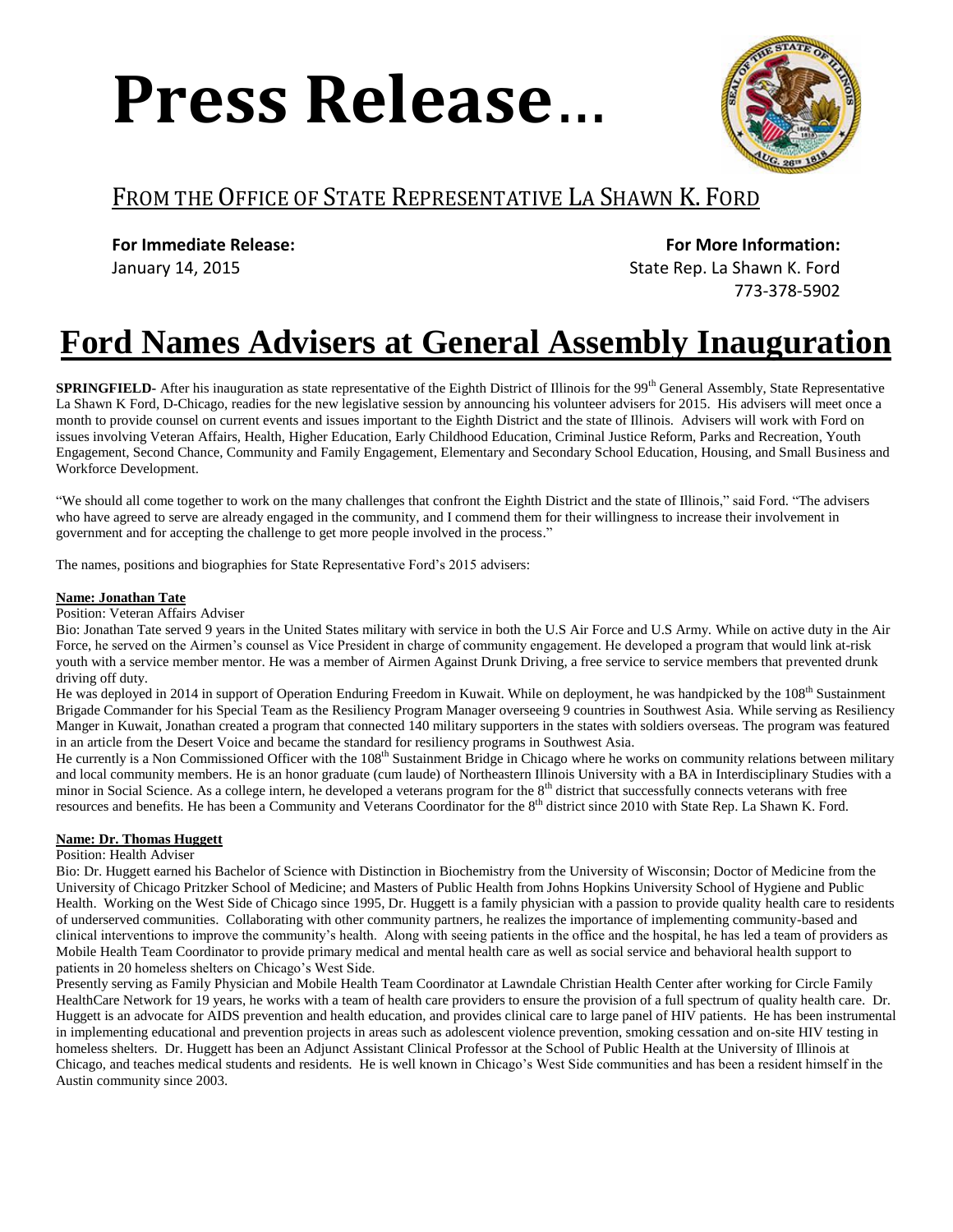#### *Ford/2015 Advisers, p. 2/con't.*

In recognition of his work, Dr. Huggett has received the 2003 Award for Outstanding Service from the National Health Care for the Homeless Clinicians' Network, the 2009 Medicine Award from the Health and Medicine Policy Research Group, Chicago, and Illinois Primary Health Care Association's 2013 Award of Excellence – Primary Health Care Clinician Devotion Award. He has also worked as Volunteer Health Adviser for Illinois State Representative La Shawn K. Ford since 2006, working on health policy issues such as expanding HIV screening, increasing the use of food stamps in farmers' markets, and preventing childhood obesity. He was appointed to the Illinois Department of Heathcare and Human Services Medicaid Access Advisory Committee in 2012. He has traveled extensively and served in many roles in the health care field. Some of his work includes: serving as District Health Officer through the Peace Corps for three years in the East African country of Malawi; Consultant for Malawi CHAPS Project sponsored by Africare, Washington D.C; serving as Volunteer Physician in Likuni, Malawi; and serving as Supervising Physician with volunteer Northwestern medical students in Quetzaltenango, Guatemala. He has also worked as an Emergency and Family Physician in Wisconsin and Missouri. The theme of his work has been providing health care himself and working on community-based public health initiatives to improve the health of residents of underserved communities.

#### **Name: Dr. Charles C. Brown**

#### Position: Higher Education Adviser

Bio: Dr. Brown earned his PhD in Community Psychology from National Louis University in Chicago. He also holds a MA in Psychology (Behavioral Science) and a BA in Behavioral and Social Sciences. He currently is a psychology Instructor at East-West University in Chicago since 2010 and at National Louis University since 2011 as a Psychology Instructor. Dr. Brown provides classroom instructions on various disciplines. He is solely responsible for course content, lecturing and communicating with students of diverse backgrounds. He designs curriculum material that focuses on engaging students in an interactive learning process. Dr. Brown is known to foster independent thinking, and demonstrating an interest in his student's academic success. Dr. Brown has taught various courses such as Introduction to Psychology, Life Span Development, Psychology of the African American experience, Child Development, Theories of Personality and Introduction to American Government Skills.

#### **Name: Ruth Kimble**

#### Position: Early Childhood Education Adviser

Bio: Ruth has been an advocate for quality care and education for young children for the past 20 years. She began her career as the owner of Channing's Childcare Home care and she opened her daycare center in 2006 where she presently serves as the Director. She is the President of Austin Childcare Providers Network with a membership of 80 small businesses. She serves as a co-chair of Austin Coming Together. She received an Advanced Certificate and Associate Degree of Early Childhood Education from Malcolm X City College and a B.A from Northeastern Illinois University. She is presently the chair for Austin Early Childhood Collaborative.

#### **Name: Melissa Williams**

#### Position: Criminal Justice Reform Adviser

Bio: In 2003, Williams received her Juris Doctorate at John Marshall Law School in Chicago. She graduated at the top 25%, of her class and was admitted to Illinois Bar in November 2003. She also received a BA in Political Science with a Minor in African American Studies at Bradley University in Peoria, Illinois. She received honors for "Outstanding New Staff" in Student Affairs at the University of Illinois at Chicago, featured for her pro bono efforts as an attorney in the Journal American Bar Association and highlighted in Who's Who in Black Chicago. Fromm July 2004 to June 2005 she served as a staff attorney for Lawyers' Committee for Better Housing, Inc. in Chicago. As a Staff Attorney in the Tenants' Advocacy Project, she coordinated intervention programs for Chicago area tenants in disputes with their landlords. While here, she would review intake interviews as completed with tenants, investigate landlord's violations of law and attempt to negotiate settlements between parties. She courageously defended tenants in eviction court by initiating lawsuits on their behalf, conducted research and discovery, and prepared pleadings as necessary. Mellissa would also participate in community training programs on housing issues throughout the Chicago area as a guest speaker. From June 2008 to June 2009 she worked at the Heartland Alliance for Human Needs & Human Rights in Chicago as the Cabrini Works Program Associate Director. While as Associate Director she provided administrative leadership for start-up contract programs that offered case management, employment, and clinical counseling services to Cabrini Green Residents to assist them in the public housing relocation process. She managed a caseload of over 1000 families and monitored processes to ensure that consent decree between Cabrini Residents and Chicago Housing Authority were not violated in the resident relocation process.

From April 2010 to January 2011, Williams served as Executive Assistant to Bureau Chief/Director where she performed specialized tasks as designated by Bureau Chief. While at the Cook County Bureau of Community Development she served as Director of Legal Affairs, Human Resources, and Compliance Divisions for the Bureau and Interim Program Manager for the U.S. Department of Housing and Urban Development's Neighborhood Stabilization Program ("NSP") administered by Cook County.

In 2012-2013, Williams was a chief organizer and advocate bringing together more than 80 community groups that signed on as proponents and 35 legislators who joined the bill's Chief Sponsor Rep. Ford to support HB 3061 (formerly HB 5723), the Illinois Sealing Bill, to seal certain criminal records for non-violent offenses to increase opportunities for rehabilitated citizens to contribute to society. Her persistence, dedication and organizing abilities led to the passage of the legislation and signature into law by the governor in August 2013, helping thousands of ex-offenders. She currently works at UIC's Student Legal Services where she is the sole attorney responsible for developing the strategic direction and goals for the Student Legal Service office. The office assisted 28000 + students from the University of Illinois campuses in Chicago, Rockford, and Peoria. She developed comprehensive programs and services to address the legal needs of UIC students where she advised, counseled and guided students in regard to their legal concerns and rights within various areas of the law. She effectively organized educational workshops and presentations for students and supervised paralegal and law clerk staff. Williams directs the daily office operations where she consults and collaborates with internal and external constituencies.

#### **Name: Randy Williams**

#### Position: Parks and Recreations Adviser

Bio: Randy has been with the YMCA for five years working for several locations managing youth activities. He has worked with Chicago Park District for 20 years in such positions as Instructor of Sports for six years and manager of several large facilities. He has worked to help network and bridge the gap between several organizations such as Chicago Public Schools, Bethel New Life and YMCA.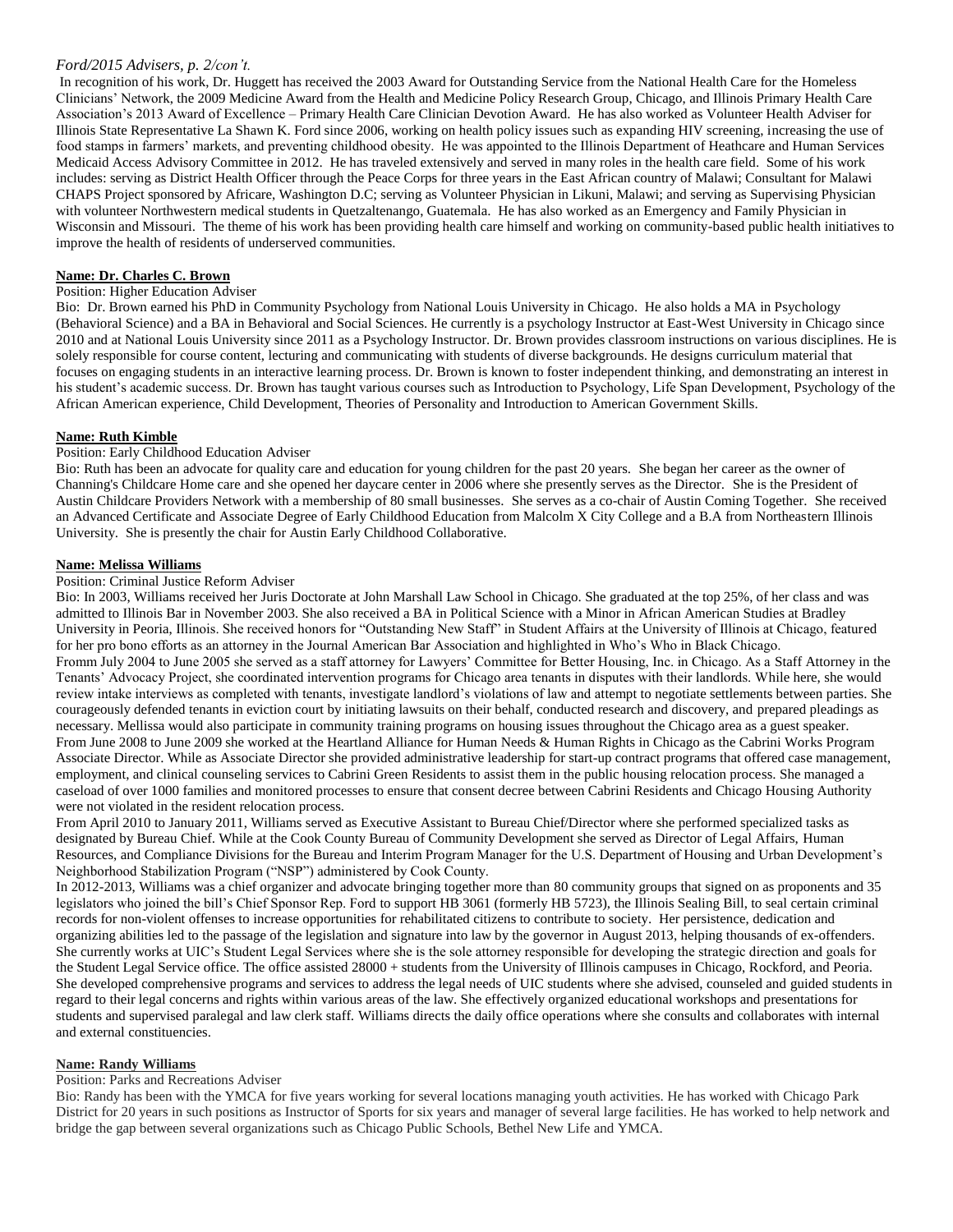#### **Name: Sharif Walker**

#### Position: Youth Engagement Adviser

Bio: Sharif Walker has dedicated his career to administrative leadership and youth advocacy specializing in building positive and productive urban environments for young people since 1995 when he began his professional path in Chicago as a behavior management specialist with Ada S. McKinley East, an alternative school for students with special needs.

Since then, Walker has utilized his passion for youth and his skillset as a team leader with After School Matters (ASM), the country's leader in providing teen programming. Walker began working with ASM in 2000 as a Program Specialist overseeing apprenticeship programs that prepared teens for jobs with the Chicago Park District. Four years later, Walker was promoted to Regional Director, a position he currently holds, presiding over 6,000 plus opportunities annually for Chicago teenagers.

In 2002, Walker also founded Pyramid Players Productions (P3), a not-for-profit organization empowering young people to develop hope and build self-worth through inspiring performance-based arts and sports programming in the Austin community. P3 currently provides opportunities for Austin youth in theater, baseball and its high-profile dance company, Move Me Soul.

Walker holds a BA from the HBCU Lincoln University of Missouri, and has served as an active member of Alpha Phi Alpha, Incorporated, since 1989. Walker is also the current board president for the "collective impact" group Austin Coming Together. In 2012 Sharif was recognized with the Ember Award by the Black United Fund of Illinois celebrating an emerging generation of African-American leaders who are making a difference in the fields of government, education, business, media and community service. Sharif Walker currently resides in the Austin community on the West Side of Chicago.

#### **Name: Roy Flowers**

#### Position: Second Chance Adviser

Bio: Roy Flowers is a former ranking gang member and ex-felon of 13 years, now turned productive community member. Roy has 15 years of experience and knowledge of turning around ex-felon's current struggle to opportunity with his life experience. Roy's experience has helped him earn the respect and trust of ex-felons' returning from incarceration. A real estate owner and landlord of 8 years, Roy recently is a licensed barber of 12 years at Herb's Barber shop on the West Side. Roy mentors ex-felons in the community on how to navigate into society after being released from prison, and visits AA and NA meetings to help support ex-felons that are struggling with substance abuse problems.

#### **Name: Dr. Steve Sewall**

#### Position: Community and Family Engagement Adviser

Bio: Dr. Steve Sewall is a veteran Chicago educator, freelance writer, former real estate broker and media entrepreneur. A forty year resident of Chicago and Glenview, was educated at Harvard (B.A.), Yale (M.A.T.) and U. C. Berkeley (Ph.D). Today he is the Director of Chicago Civic Media, whose dynamic citizen-participatory media content and program innovations have empowered thousands of Chicago students and adults since 1992 to address and resolve systemic issues like school reform, public drug dealing, student rights and youth violence. Dr. Sewall's accomplishments include a long-term partnership with The Austin Voice newspaper. In the late 1990's it led to the creation of the West Side Drug Area Shutdown Project. In 2014, his work contributed to the creation of the Austin Parents Political University.

On the strength of his "Full Story" proposal for citizen-participatory, violence-reducing media, Steve was recently invited by Dr. LaMar Hasbrouck, Director of the Illinois Department of Public Health, to create a Violence and Media Task Force for the Violence Prevention Task Force chaired by Dr. Hasbrouck. As a freelance writer, Steve's articles on school and media reform have appeared in the Chicago Sun-Times, the Chicago Reader and the Chicago Tribune.

As an educator, Steve has taught English literature and writing courses at Northwestern University, Oakton Community College and Chicago's Newberry Library. In the 1980's he was the founding Headmaster of the Thomas Jefferson Academy, an independent K-8 elementary school for 80 boys and girls with a unique philosophy of Education for Life Purpose that was located near Wrigley Field. Steve currently lives in Glenview with his son Joe, a junior at Glenbrook High School.

#### **Name: Ken Hunter**

#### Position: Elementary and Secondary Education Adviser

Bio: Ken Hunter has been a teacher and an administrator for 40 years; 21 in Catholic schools and 19 in Chicago Public Schools (CPS) including the last 11+ as principal of Prosser Career Academy, which was recognized as the #1 school in Illinois for teaching disadvantaged students; father of Patrick, Golden Apple Scholar and first year CPS teacher; PhD (CAND) at University of CHICAGO in Education and Policy Studies; chair of Illinois State Board of Education (ISBE) "Language Arts Advisory Council"; member of the following of ISBE 's State Testing Review Committee, Steppenwolf Theatre's committee for the public square, Brookfield Zoo's "Levels of Engagement Education Committee, Chicago Art Institute's Teacher Advisory Panel, North River Commission Board of Directors, Executive Producer of documentary, "Love is a Verb".

#### **Name: Phyllis Logan**

#### Position: Housing Adviser

Bio: A 25 years veteran in the Real Estate Industry, a Roosevelt University Alumni, an accountant by trade, Phyllis Logan has a passion for teaching anyone who wants to learn. A civil rights advocate for the past 30 plus years, a real estate business owner for over ten years (advocating for equitable economic concerns that affect small business owners), an aspiration to be a part of "A Change" and ran a 2007-08 political campaign to be a state legislator, Logan is the recipient of many merit awards from her professional industry and from community stakeholders at large; she has a tendency of wanting to learn more.

Currently, Phyllis Logan is the Founder and Executive Director of Universal Housing Solution CDC, an Illinois Chartered – IRS 501c3, housing counseling, financial coaching  $&$  community development center. In this capacity, she is responsible for the management of internal  $&$  external business and of the Center's capacity building for human and financial resources. Their goal is to be a HUD Housing Counseling Agency. Prior to founding UHS CDC (2012), Logan held the position of VP of Operations with VOCMA, a local faith-based community organization in Chicago. She was charged with providing the 16 year old agency with organizational & leadership development. Logan is credited for: renewing the vision, building capacity, establishing public & private relations, designing & facilitating educational programs for adults, high-school students, and she started an after school programs for K-8 graders. Logan provided guidance and training for board members and was instrumental in implementing  $\&$ staffing (volunteers & workers) for housing programs and establishing the organization as a HUD Certified Housing Agency. Under the leadership